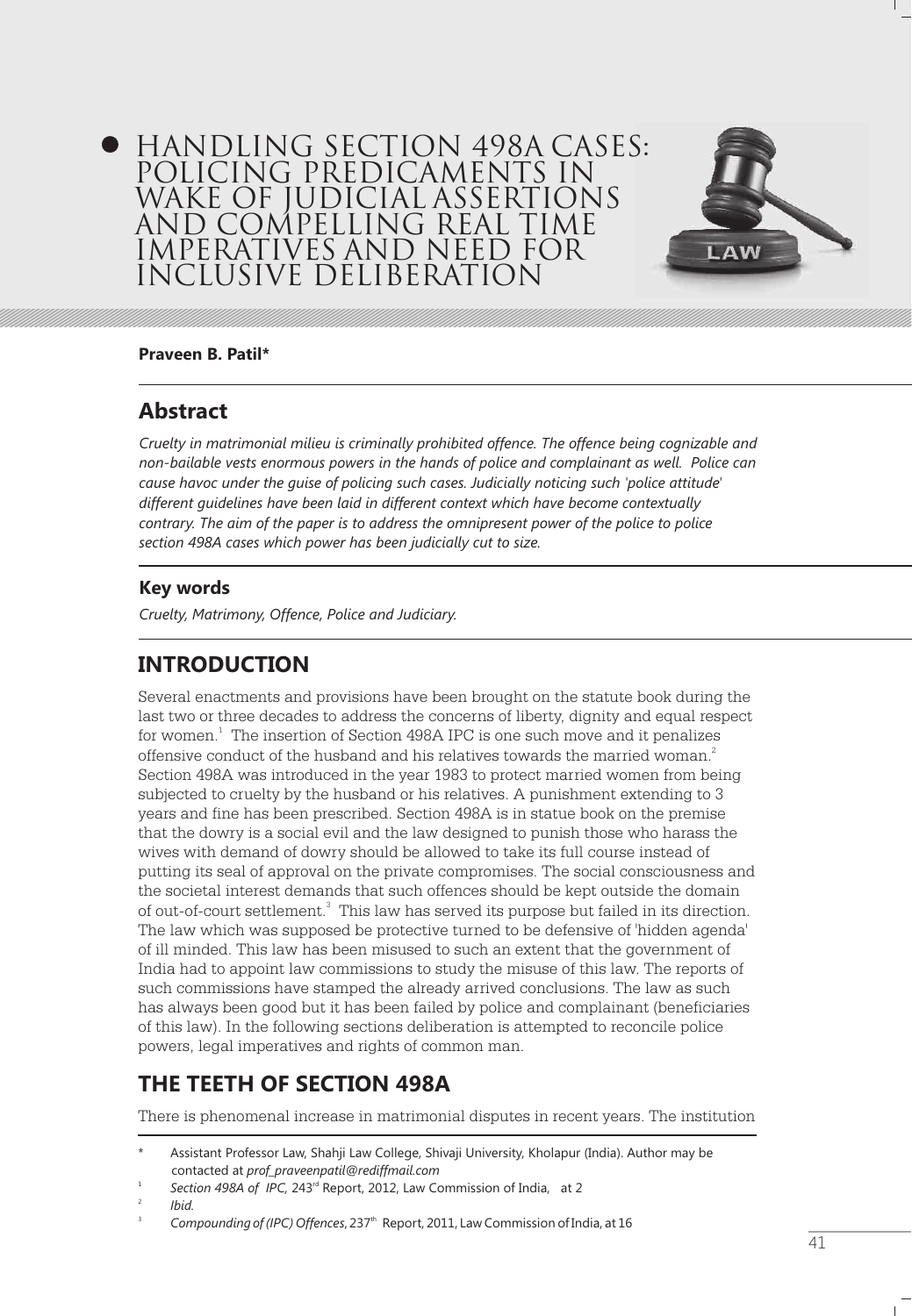of marriage is greatly revered in this country. Section 498-A of the IPC was introduced with avowed object to combat the menace of harassment to a woman at the hands of her husband and his relatives. $^{\text{4}}\,$  Section 498A reads as under

498A. Husband or relative of husband of a woman subjecting her to cruelty:

Whoever, being the husband or the relative of the husband of a woman, subjects such woman to cruelty shall be punishable with imprisonment for a term which may extend to three years and shall also be liable to fine. $^{\mathrm{5}}$ 

#### **Explanation.- For the purpose of this section, "cruelty" means-**

- (a) Any willful conduct which is of such a nature as is likely to drive the woman to commit suicide or to cause grave injury or danger to life, limb or health (whether mental or physical) of woman; or
- (b) Harassment of the woman where such harassment is with a view to coercing her or any person related to her to meet any unlawful demand for any property or valuable security or is on account of failure by her or any person related to her to meet such demand.

The expression 'cruelty' has been defined in wide terms so as to include inflicting physical or mental harm to the body or health of the woman and indulging in acts of harassment with a view to coerce her or her relations to meet any unlawful demand for any property or valuable security. Harassment for dowry falls within the sweep of latter limb of the section. Creating a situation driving the woman to commit suicide is also one of the ingredients of 'cruelty'.<sup>6</sup> It is, unfortunate to note that, this law far from serving the real purpose has been a tool in the hands of 'few' to harass husband and in-laws. Of late, complaints under S. 498A were being filed with an oblique motive to wreck personal vendetta<sup>7</sup>. Exaggerated versions of the incidents are 8 reflected in a large number of complaints.

The harsh law, far from helping the genuine victimized women, has become a source of blackmail and harassment of husbands and others.<sup>9</sup> Unprecedented numbers of persons are implicated in courts of law.<sup>10</sup> The implication of the relatives of husband was found to be unjustified in a large number of decided cases.<sup>11</sup> It has become a tool of educated and learned $12$  to bring the husband and in law to their terms.

# **POLICING 498A CASES AND TRIPLE PROBLEMS**

Section 498A cases are essentially criminal and quasi-criminal cases. Explanation A attached to section 498A speaks of certain circumstance which assume all essential ingredients of crime. However Explanation B attached to section 498A is more of matrimonial in nature rather than criminal. It is the legislature which chose to classify such offence as criminal in response to spurt in relevant crimes.<sup>13</sup> This distinction is not dubious in the sense that, the swiftness of policing in the former is not warranted in the latter. In latter cases police may have enough time to investigate and conclude the seriousness or otherwise of a situation which is not possible in the

<sup>4</sup> *Arnesh Kumar* v. *State of Bihar & Anr* Criminal Appeal No. 1277 of 2014 Special Leave Petition (Crl.) No.9127 of 2013, decided on July 2, 2014 at 3

<sup>5</sup> The offence under section 498A is cognizable, non-compoundable and non-bailable.

*<sup>6</sup> Supra* note 1, at 1

*<sup>7</sup> Sushil Kumar Sharma v. UOI* 2005 6 SCC 281

*<sup>8</sup> Preeti Gupta v. State of Jharkhand* AIR 2010 SC 3363

<sup>9</sup> See Government of India Report, 2003, *Committee on Reforms of Criminal Justice System* (hereinafter called Malimath Committee's Report)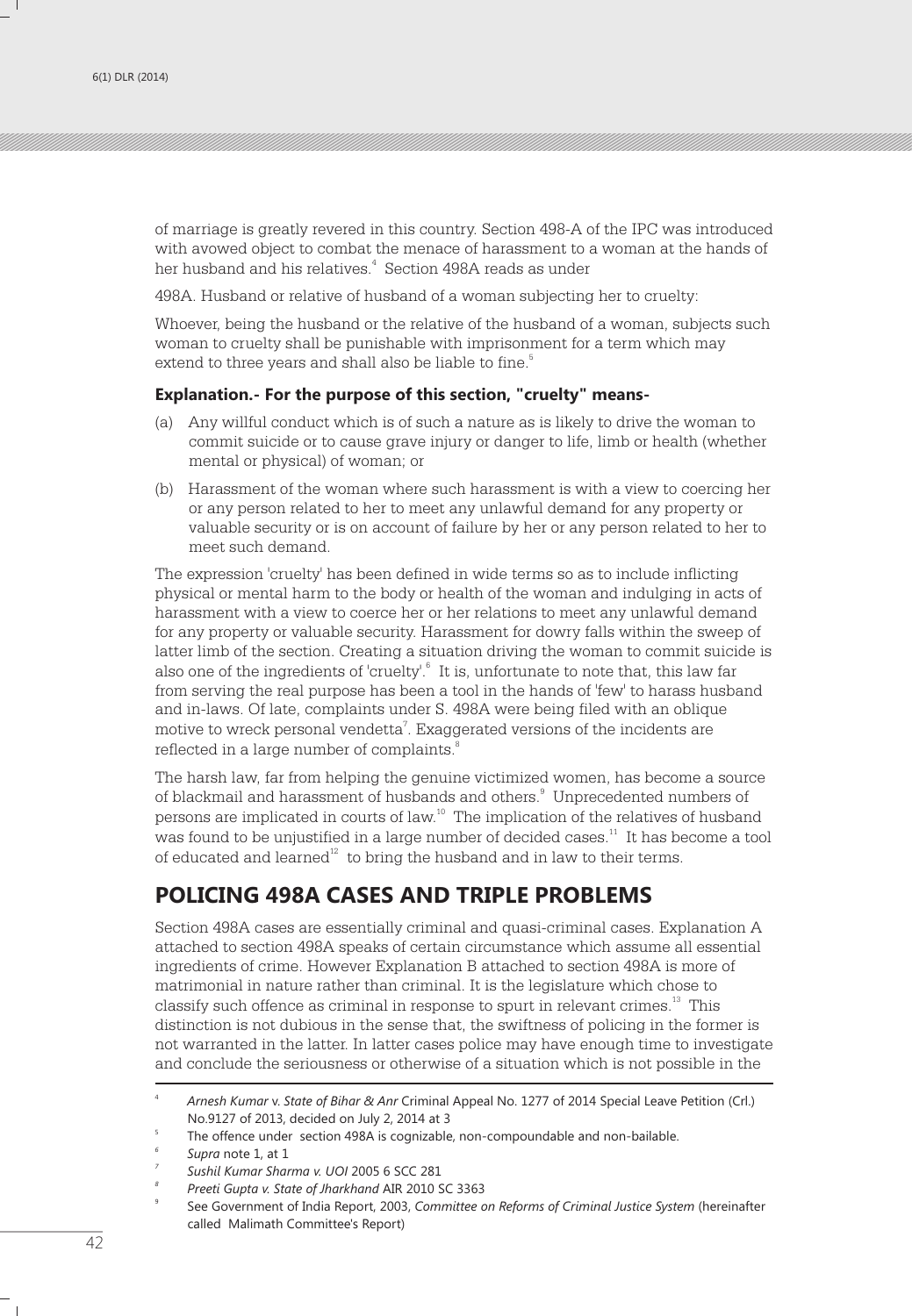

former. Further, conciliation is best suited for latter cases which may not be advisable in the former though not totally ruled out. In spite of these academic yet practical distinctions, the policing does not cease in either of the case and resultantly all 498A cases are treated as 'police cases'.

Section 498A is cognizable and non-bailable and these features that bring in the conflicting interest of policing rights of the society at large and personal rights of individuals. Since the offences under section 498A are cognizable the police are bound statutorily to register the complaint. Though in cases of non-bailable offences also bail can be obtained, the rigours process of convincing the police or magistrate is not ruled out in which cases generally bail is denied or routine basis. The third element is of compoundability. Though police do not have much role to play in compounding of offences, the non availability of such option make the police to stringently view Section 498A cases. On the other hand, police themselves may feel that complaints under section 498A may be the result of momentary emotions which may result in frivolous and vexatious complaint. Therefore, the informed police may seek to have 'preliminary investigation or so to say enquiry' before registering such complaint. But in the presence of imperatives of section 154 police have to register such cases and consequently proceed to spot for investigation.<sup>14</sup> Non observance of

The Law Commission reported that "According to information received from the Hon'ble High Courts (during the year 2011) 340555 cases under Section 498A IPC were pending trial in various courts towards the end of 2010. There were as many as 938809 accused implicated in these cases. This does not include cases pertaining to Punjab and Haryana (statistics not available)". Crime in India 2012 Statistics published by National Crime Records Bureau, Ministry of Home Affairs shows arrest of 197762 persons all over India during the year 2012 for offence under Section 498A of the IPC, 9.4% more than the year 2011. Nearly a quarter of those arrested under this provision in 2012 were women i.e. 47951 which depict that mother and sisters of the husbands were liberally included in their arrest net. Its share is 6% out of the total persons arrested under the crimes committed under Indian Penal Code. It accounts for 4.5% of total crimes committed under different sections of penal code, more than any other crimes excepting theft and hurt. The rate of charge-sheeting in cases under Section 498A, IPC is as high as 93.6%, while the conviction rate is only 15%, which is lowest across all heads. As many as 372706 cases are pending trial of which on current estimate, nearly 317000 are likely to result in acquittal.

- <sup>11</sup> 243<sup> $rd$ </sup> Report, Law Commission of India, at 2<sup>12</sup> 14th like the summatrix of India, at 2<sup>12</sup>
- While so, it appears that the women especially from the poor strata of the society living in rural areas rarely take resort to the provision, though they are the worst sufferers.
- <sup>13</sup> Section 498A has to be seen in the context of violence and impairment of women's liberty and dignity within the matrimonial fold. Mindless and senseless deprivation of life and liberty of women could not have been dealt with effectively through soft sanctions alone, see 243<sup>rd</sup> Report, Law Commission of India, at 14
- <sup>14</sup> See *Lalita Kumari* v. *Govt. of U.P. & Ors* Writ Petition (Criminal) No. 68 of 2008, decided by Constitutional Bench consisting of P. Sathasivam, CJ, Dr. B.S. Chauhan, Ranjana Prakash Desai, Ranjan Gogoi, S.A. Bobde JJ on November 12, 2013. The court held that registration of FIR is mandatory under Section 154 of the Code, if the information discloses commission of a cognizable offence and no preliminary inquiry is permissible in such a situation. However, if no cognizable offence is made out in the information given, then the FIR need not be registered immediately and perhaps the police can conduct a sort of preliminary verification or inquiry for the limited purpose of ascertaining as to whether a cognizable offence has been committed. But, if the information given clearly mentions the commission of a cognizable offence, there is no other option but to register an FIR forthwith. Other considerations are not relevant at the stage of registration of FIR, such as, whether the information is falsely given, whether the information is genuine, whether the information is credible etc. These are the issues that have to be verified during the investigation of the FIR. At the stage of registration of FIR, what is to be seen is merely whether the information given *ex facie* discloses the commission of a cognizable offence. If, after investigation, the information given is found to be false, there is always an option to prosecute the complainant for filing a false FIR."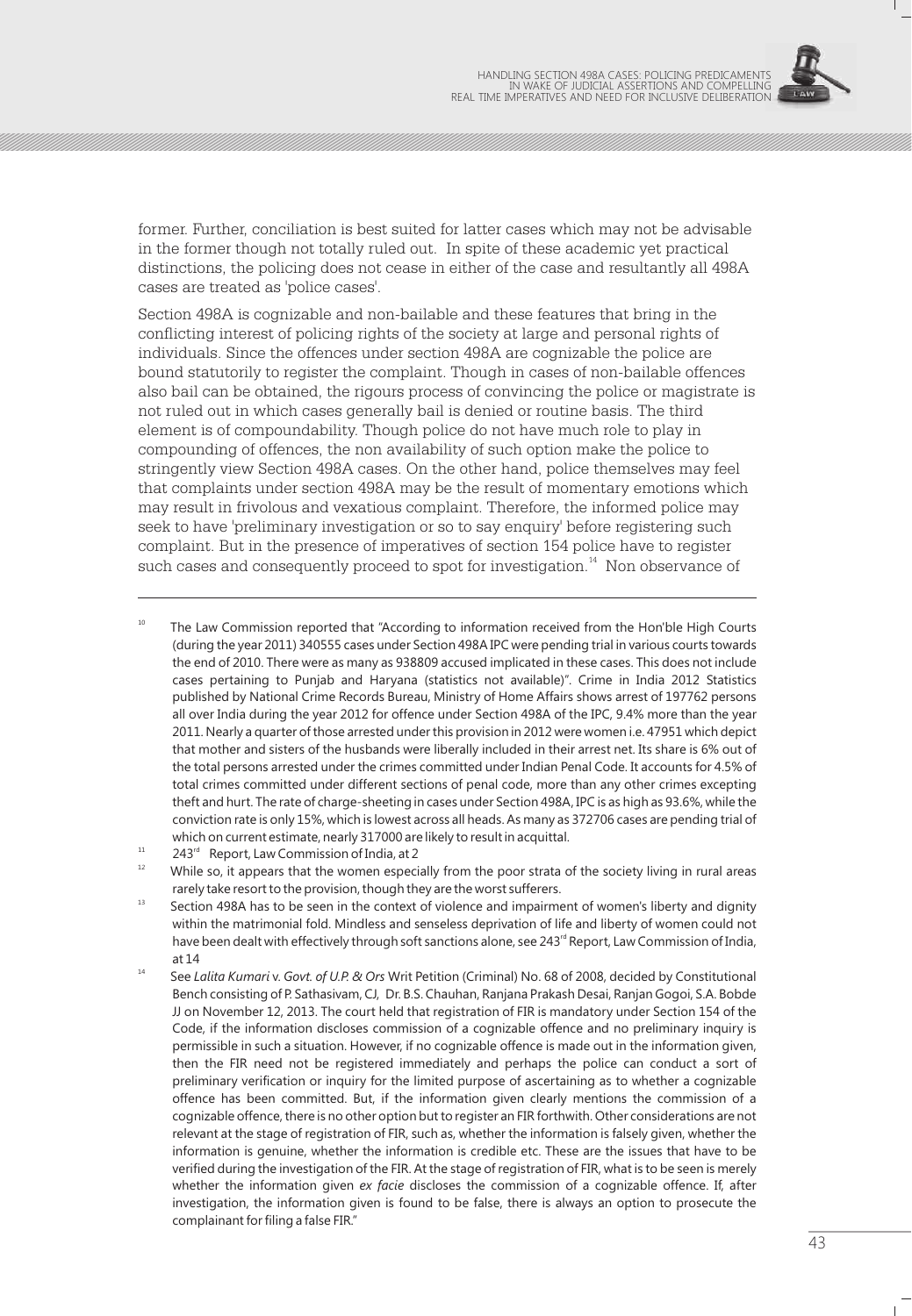procedural imperatives may result in substantive punishment, departmental strictures and remarks by the committee/commission $15$  reports. Therefore, police appear to be less sensitive and intolerant in respect of section 498A cases. Thus, the triple problems that have cropped up in the course of implementation of the provision are:

- i. The police straightaway rushing to arrest the husband and even his other family members (named in the FIR)
- Tendency to implicate, with little or no justification the in-laws and other relations residing in the marital home and even outside the home, overtaken by feelings of emotion and vengeance or on account of wrong advice, and
- iii. Lack of professional, sensitive and empathetic approach on the part of the police to the problems of woman under distress.

The fact that Section 498-A is a cognizable and non-bailable offence has lent it a dubious place of pride amongst the provisions that are used as weapons rather than shield by disgruntled wives. The simplest way to harass is to get the husband and his relatives arrested under this provision.<sup>16</sup> Various High Courts<sup>17</sup> in the country have also noted that in several instances, "that omnibus allegations are made against the husband and his relations and the complaints are filed without proper justification". Delhi High Court observed that "there is no iota of doubt that most of the complaints are filed in the heat of the moment over trifling fights and ego clashes. It is also a matter of common knowledge that in their tussle and ongoing hostility, the hapless children are the worst victims".<sup>18</sup> It was also observed that "by misuse of the provision, a new legal terrorism can be unleashed".<sup>19</sup>

However, the predicament that results from registering section 498A cases 'routinely' without thought process has been succinctly depicted by Justice Malimath Committee as

"A less tolerant and impulsive woman may lodge an FIR even on a trivial act. The result is that the husband and his family may be immediately arrested and there may be a suspension or loss of job. The offence alleged being non-bailable, innocent persons languish in custody. There may be a claim for maintenance adding fuel to fire, especially if the husband cannot pay. Now the woman may change her mind and get into the mood to forget and forgive. The husband may also realize the mistakes committed and come forward to turn over a new leaf for a loving and cordial relationship. The woman may like to seek reconciliation. But this may not be possible due to the legal obstacles. Even if she wishes to make

<sup>15</sup> Malimath Committee Report, *supra* note 9, observed that "It has come to the notice of the Committee that even in cognizable cases quite often the Police officers do not entertain the complaint and send the complainant away saying that the offence is not cognizable. Sometimes the police twist facts to bring the case within the cognizable category even though it is non-cognizable, due to political or other pressures or corruption. This menace can be stopped by making it obligatory on the police officer to register every complaint received by him. Breach of this duty should become an offence punishable in law to prevent misuse of the power by the police officer."

<sup>16</sup> *Arnesh Kumar* v. *State of Bihar & Anr, supra* note 4

<sup>17</sup> See for example, the observation of Delhi High Court in *Chandrabhan v. State* (order dated 4.8.2008 in Bail application No.1627/2008) and of the Madras High Court in the case of *Tr. Ramaiah Vs. State*  (order dated 7.7.2008 and 4.8.2008 in MP No.1 of 2008 in Crl. O.P. No.10896 of 2008). Delhi High Court *in Court on its own in Motion v. CBI,* reported in 109 (2003) Delhi Law Times 494

<sup>18</sup> *Chandrabhan v. State* order dated 4.8.2008 in Bail application No.1627/2008

<sup>19</sup> *Sushil Kumar Sharma v. UOI,* 2005 6 SCC 281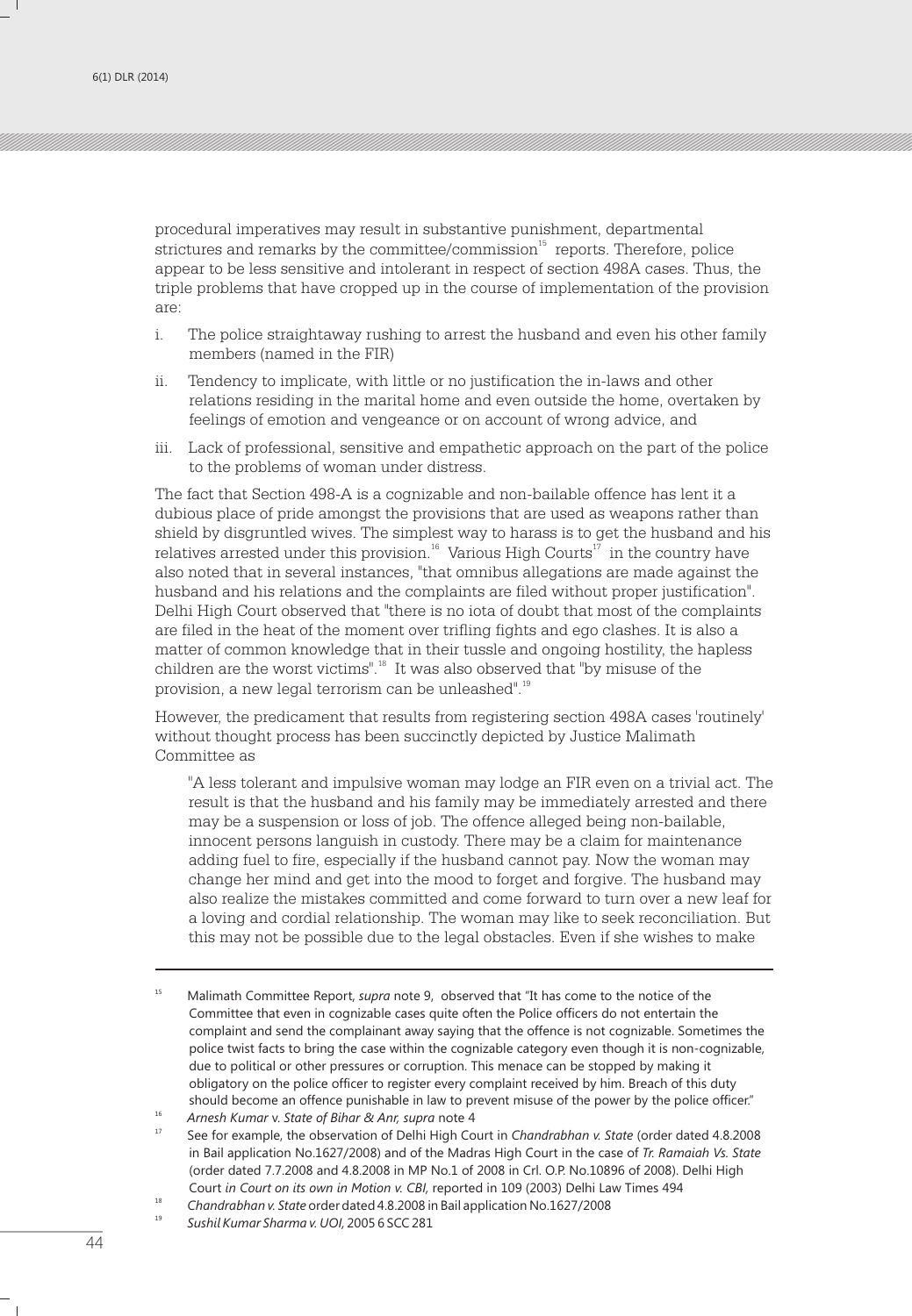

amends by withdrawing the complaint, she cannot do so as the offence is noncompoundable. The doors for returning to family life stand closed. She is thus left at the mercy of her natal family…This section, therefore, helps neither the wife nor the husband. The offence being non-bailable and non-compoundable makes an innocent person undergo stigmatization and hardship. Heartless provisions that make the offence non-bailable and non-compoundable operate against reconciliations."<sup>20</sup>

It is in this context that the predicament of police in registration of FIR and arrest of persons surfaces. Section 498A cases being cognizable, police have to register FIR and arrest the offenders if need be. However this is not as easy as said and done. The real time experience at the spot and hovering judicial guidelines at the neck speak of different situations sandwiching the police in discharge of their functions. The predicaments of registration of FIR and arrest are as under.

# **REGISTRATION OF FIR**

Whether a police officer shall register the FIR straight way in section 498A cases or not is not a question which has not been completely resolved. Offence under section 498A being cognizable offences invoke simultaneous and subsequent sections of the criminal procedure code. $^{21}$  In terms of section 154(1) a police officer is bound to register a First Information Report (FIR) upon receiving any information relating to commission of a cognizable offence under Section 154 of the Code of Criminal Procedure, 1973.<sup>22</sup>

Though section 154 is clear in wordings, preliminary inquiry was read into it by the judiciary. According to certain cases, police are not bound to register every information as FIR unless they are satisfied that sufficient causes exist for recoding so.<sup>23</sup> On the other hand, *Lalita Kumari v. Govt. of UP & Ors<sup>24</sup> has ruled that Section* 154(1) is mandatory as the use of the word 'shall' is indicative of the statutory intent of the legislature and therefore there is no discretion left to the police officer except to

- <sup>22</sup> The Cr.P.C., 1973, section 154- Information in cognizable cases: (1) Every information relating to the commission of a cognizable offence, if given orally to an officer in charge of a police station, shall be reduced to writing by him or under his direction, and be read over to the informant; and every such information, whether given in writing or reduced to writing as aforesaid, shall be signed by the person giving it, and the substance thereof shall be entered in a book to be kept by such officer in such form as the State Government may prescribe in this behalf.
- 23 These are few rulings of the Supreme Court which have advocated that if the police officer has a doubt about the veracity of the accusation, he has to conduct preliminary inquiry. See *S.M.D. Kiran Pasha* v. *Government of Andhra Pradesh* (1990) 1 SCC 328, *D.K. Basu* v. *State of W.B.* (1997) 1 SCC 416, *Uma Shankar Sitani* v. *Commissioner of Police, Delhi & Ors.* (1996) 11 SCC 714, *Preeti Gupta (supra)*, *Francis Coralie Mullin* v. *Administrator, Union Territory of Delhi* (1981) 1 SCC 608, *Common Cause, A Registered Society* v. *Union of India* (1999) 6 SCC 667, *District Registrar and Collector, Hyderabad* v. *Canara Bank* (2005) 1 SCC 496 and *Ranjitsing Brahmajeetsing Sharma* v. *State of Maharashtra* (2005) 5 SCC 294. *Vineet Narain* v. *Union of India* (1998) 1 SCC 226, *Elumalai* v. *State of Tamil Nadu* 1983 LW (CRL) 121, *A. Lakshmanarao* v. *Judicial Magistrate, Parvatipuram* AIR 1971 SC 186, *State of Uttar Pradesh* v. *Ram Sagar Yadav & Ors.* (1985) 1 SCC 552, *Mona Panwar* v. *High Court of Judicature of Allahabad* (2011) 3 SCC 496, *Apren Joseph* v. *State of Kerala* (1973) 3 SCC 114, *King Emperor* v. *Khwaja Nazir Ahmad* AIR 1945 PC 18

<sup>&</sup>lt;sup>20</sup> Therefore, the committee *suggested making this offence bailable and compoundable to give a chance to the spouses to come together.*

<sup>&</sup>lt;sup>21</sup> See Chapter XII of Code of Criminal Procedure (From Section 154 to 176) deals with 'Information to the Police and Their Powers to Investigate'

<sup>24</sup> *Supra* note 14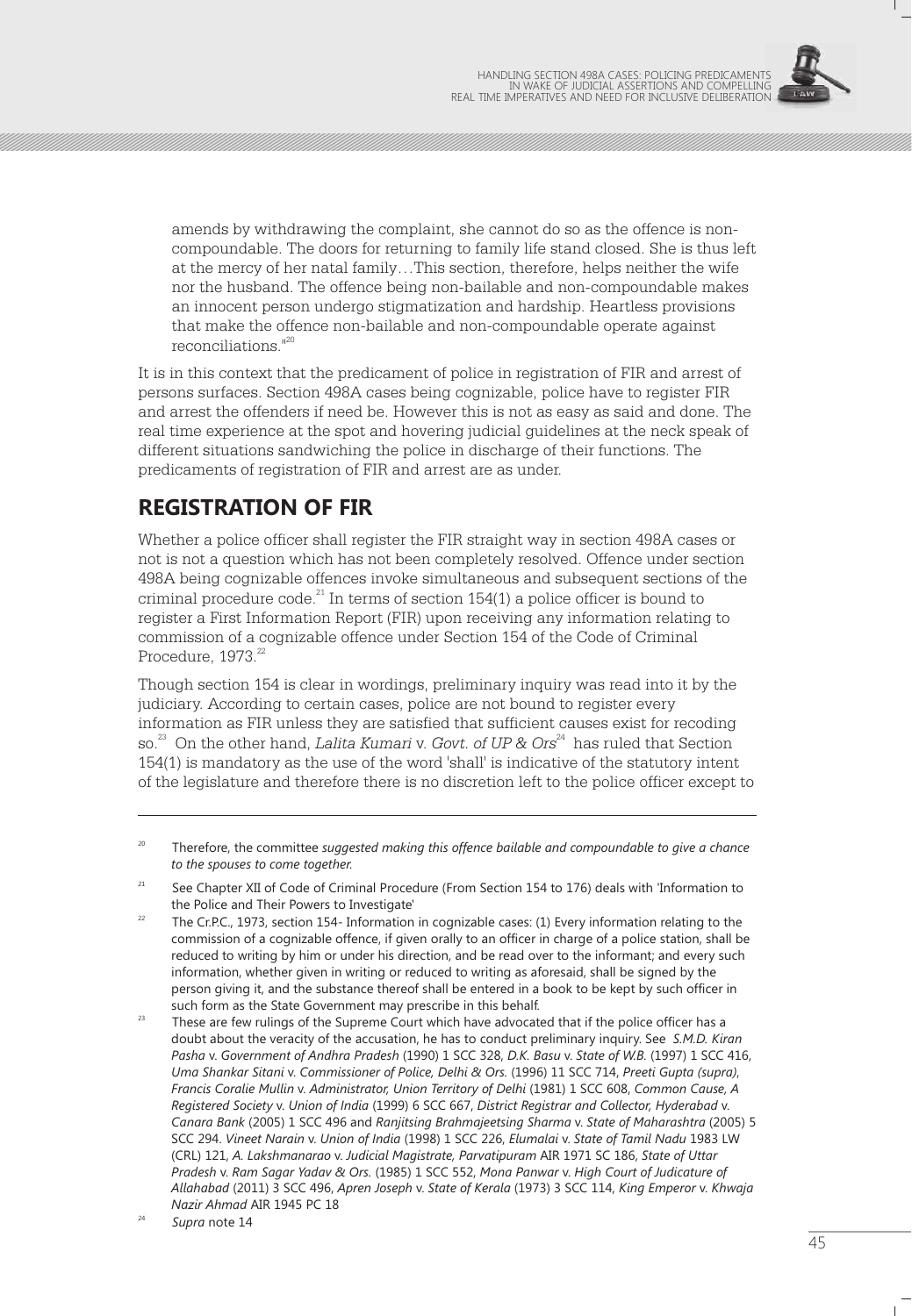register an FIR.<sup>25</sup> Consequently, the condition that is sine qua non for recording an FIR under Section 154 of the Code is that there must be information and that information must disclose a cognizable offence. If any information disclosing a cognizable offence is led before an officer in charge of the police station satisfying the requirement of Section 154(1), the said police officer has no other option except to enter the substance thereof in the prescribed form, that is to say, to register a case on the basis of such information. The provision of Section 154 of the Code is mandatory and the concerned officer is duty bound to register the case on the basis of information disclosing a cognizable offence.<sup>26</sup>

In the presence of this general ruling, there is s second school of thought which advocates for 'restraint' in registration of FIR in section 498A cases. In *Chandrabhan*  v. *State<sup>27</sup>* it was observed that "there is no iota of doubt that most of the complaints are filed in the heat of the moment over trifling fights and ego clashes. It is also a matter of common knowledge that in their tussle and ongoing hostility, the hapless children are the worst victims". The following directions $^{\text{28}}$  were given to the police authorities:

- i. FIR should not be registered in a routine manner.
- ii. Endeavour of the police should be to scrutinize complaints carefully and then register FIR.
- iii. No case under section 498-A/406 IPC should be registered without the prior approval of DCP/Addl. DCP.
- iv. Before the registration of FIR, all possible efforts should be made for reconciliation and in case it is found that there is no possibility of settlement, then, necessary steps should, in the first instance, be taken to ensure return of sthridhan and dowry articles to the complainant.

This decision which has been mandatorily followed in Delhi and followed as <sup>29</sup> persuasive in other states is contrary to the recent judgment of *Lalita Kumari* v. *Govt. of UP & Ors* which requires compulsory registration of cognizable cases. The juxtapositioned reading of these two judgments presents a contradictory position for

<sup>25</sup> Following judgments were relied upon to conclude the same. See *B. Premanand and Ors.* v. *Mohan Koikal and Others* (2011) 4 SCC 266, *M/s Hiralal Rattanlal Etc. Etc.* v. *State of U.P. and Anr. Etc. Etc.*  (1973) 1 SCC 216 and *Govindlal Chhaganlal Patel* v. *Agricultural Produce Market Committee, Godhra and Ors.* (1975) 2 SCC 482. *Bhajan Lal (supra)*, *Ganesh Bhavan Patel and Another* v. *State of Maharashtra* (1978) 4 SCC 371, *Aleque Padamsee and Others* v. *Union of India and Others* (2007) 6 SCC 171, *Ramesh Kumari* (*supra*), *Ram Lal Narang* v. *State (Delhi Administration)* (1979) 2 SCC 322 and *Lallan Chaudhary and Others* v. *State of Bihar and Another* (2006) 12 SCC 229. *CBI* v. *Tapan Kumar Singh* (2003) 6 SCC 175, *M/s Hiralal Rattanlal (supra)*, *B. Premanand (supra)*, *Khub Chand* v. *State of Rajasthan* AIR 1967 SC 1074, *P. Sirajuddin (supra)*, *Rajinder Singh Katoch (supra)*, *Bhagwant Kishore Joshi (supra)*, *State of West Bengal* v. *Committee for Protection of Democratic Rights, West Bengal* (2010) 3 SCC 571. *H.N. Rishbud and Inder Singh* v. *State of Delhi* AIR 1955 SC 196, *Bhajan Lal (supra)*, *S.N. Sharma* v. *Bipen Kumar Tiwari* (1970) 1 SCC 653, *Union of India* v. *Prakash P. Hinduja*  (2003) 6 SCC 195, *Sheikh Hasib alias Tabarak* v. *State of Bihar* (1972) 4 SCC 773, *Shashikant (supra)*, *Ashok Kumar Todi* v. *Kishwar Jahan and Others* (2011) 3 SCC 758, *Padma Sundara Rao (Dead) and Others* v. *State of T.N. and Others* (2002) 3 SCC 533, *P. Sirajuddin (supra)*, *Rajinder Singh Katoch (supra)*, *Bhagwant Kishore Joshi (supra)* and *Mannalal Khatic* v. *The State* AIR 1967 Cal 478.

*<sup>26</sup> Supra* note 14, at para 39

<sup>&</sup>lt;sup>27</sup> Order dated 4.8.2008 in Bail application No.1627/2008

<sup>28</sup> Even In an earlier judgment of Delhi High Court in the case of *Court on its own in Motion v. CBI,*  reported in 109 (2003) Delhi Law Times 494, similar directions were issued to the police and courts regarding arrest, grant of bail, conciliation etc.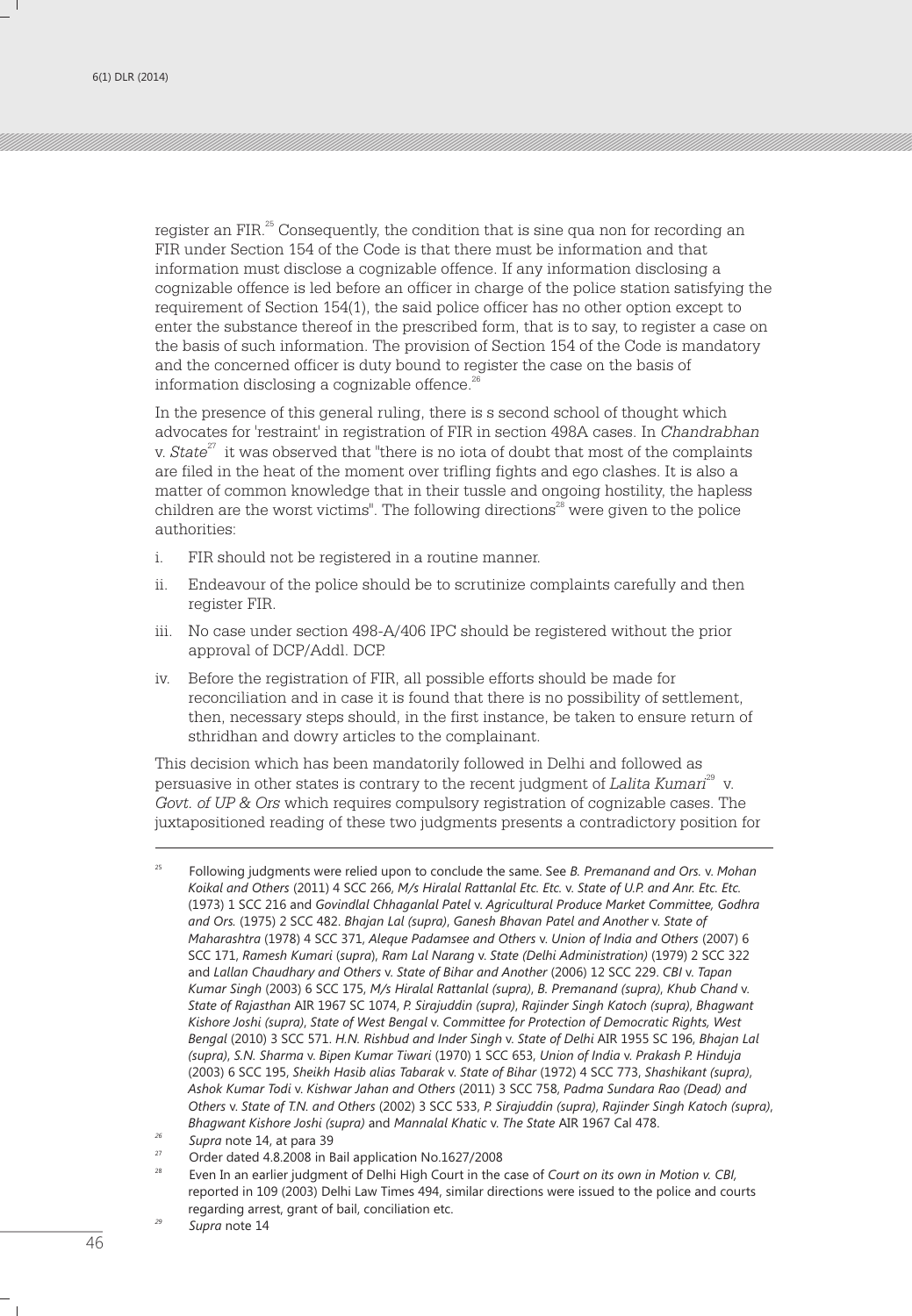

the police and readers. In *Chandrabhan*<sup>30</sup> the court has provided enough opportunity to the police to make preliminary enquiry, before noting such offence, to ensure the occurrence or otherwise of the cognizable offences. The generalized reading of this judgment would have gone to the extent of saying that police may reconcile the parties to section 498A cases even without registering it in FIR or general diaries. Conversely, the 'general' power of preliminary inquiry has been taken away by <sup>31</sup> constitutional bench in *Lalita Kumari* which mandated compulsory registration of FIR on disclosure of offence of cognizable nature.

 It does not, however, mean that power of the police officer to ensure himself the occurrence or otherwise of the events alleged is totally taken away by the judgment. Even this judgment admits of a situation (illustrative off course) in which preliminary enquiry is admissible. The constitutional bench held that:

Although, we, in unequivocal terms, hold that Section 154 of the Code postulates the mandatory registration of FIRs on receipt of all cognizable offence, yet, there may be instances where preliminary inquiry may be required owing to the change in genesis and novelty of crimes with the passage of time.

- (vi) As to what type and in which cases preliminary inquiry is to be conducted will depend on the facts and circumstances of each case. The category of cases in which preliminary inquiry may be made are as under Matrimonial disputes/ family disputes.<sup>32</sup>
- (vii) While ensuring and protecting the rights of the accused and the complainant, a preliminary inquiry should be made time bound and in any case it should not exceed 7 days. The fact of such delay and the causes of it must be reflected in the General Diary entry.<sup>33</sup>
- (viii)Since the General Diary/Station Diary/Daily Diary is the record of all information received in a police station, we direct that all information relating to cognizable offences, whether resulting in registration of FIR or leading to an inquiry, must be mandatorily and meticulously reflected in the said Diary and the decision to conduct a preliminary inquiry must also be reflected, as mentioned above.<sup>34</sup>

The effect of this ruling is that the earlier direction of Delhi High Court etc has been overruled in letter but not in spirit. Even in *Lalita Kumari<sup>35</sup> the court has admitted of* preliminary enquiry in certain cases. Though section 498A has not been specifically named, it is not omitted either from the categories. Further, *Lalita Kumari*<sup>36</sup>, provides two way opportunity for preliminary investigation that is in some cases (as has been named in the judgments illustratively) it can be carried out even before registration of FIR and in remaining, the police may register the compliant of section 498A cases in their General Diary/Station Diary/Daily Diary and may seek a time line of seven days to make preliminary inquiry. Needless to say that, this deduction from the judgment is related only in respect of cases falling in explanation B to section 498A cases. In respect of Explanation A cases, where life or limb is at threat, immediate registration of FIR and proceeding towards the spot to take actual stock of the thing is statutory duty and constitutional obligation of the police.

- *<sup>34</sup> Ibid.*
- *<sup>35</sup> Ibid.*
- *<sup>36</sup> Ibid.*

*<sup>30</sup> Supra* note 27

*<sup>31</sup> Supra* note 14

*<sup>32</sup> Id.,* at Para 111

*<sup>33</sup> Ibid.*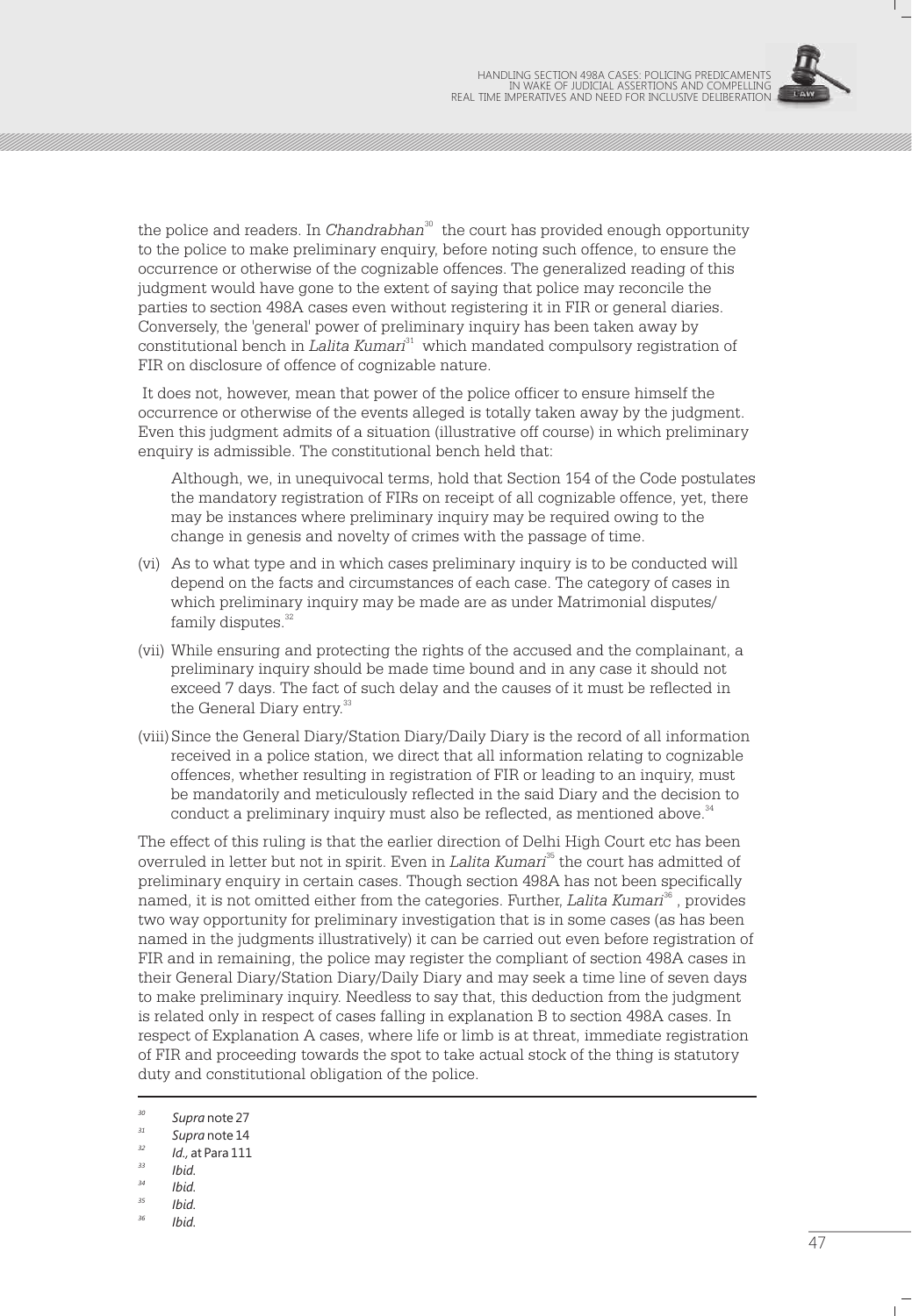## **ARREST OF PERSONS**

The common misconception that surrounds the common man and police as well is that 'because FIR has been registered, it would require arrest of the accused as well'. In some of the cases, in-laws and distant relatives have been picked up from railway station, airport and public places in filmy style. While registration of FIR is mandatory, arrest of the accused immediately on registration of FIR is not at all mandatory. The registration of FIR under Section 154 of the Code and arrest of an accused person under Section 41 are two entirely different things. It is not correct to say that just because FIR is registered, the accused person can be arrested immediately. In most of the cases ingredients of section 41 are missing yet the police resort for arrest. Despicable consequences of arrest have well been documented by the Supreme Court as under:

"Arrest brings humiliation, curtails freedom and cast scars forever. Law makers know it so also the police. There is a battle between the law makers and the police and it seems that police has not learnt its lesson; the lesson implicit and embodied in the Cr.PC. It has not come out of its colonial image despite six decades of independence, it is largely considered as a tool of harassment, oppression and surely not considered a friend of public. The need for caution in exercising the drastic power of arrest has been emphasized time and again by Courts but has not yielded desired result. Power to arrest greatly contributes to its arrogance so also the failure of the Magistracy to check it. Not only this, the power of arrest is one of the lucrative sources of police corruption. The attitude to arrest first and then proceed with the rest is despicable. It has become a handy tool to the police officers who lack sensitivity or act with oblique motive."<sup>37</sup>

#### **The court observed that**

"We believe that no arrest should be made only because the offence is nonbailable and cognizable and therefore, lawful for the police officers to do so. The existence of the power to arrest is one thing, the justification for the exercise of it is quite another. Apart from power to arrest, the police officers must be able to justify the reasons thereof. No arrest can be made in a routine manner on a mere allegation of commission of an offence made against a person. It would be prudent and wise for a police officer that no arrest is made without a reasonable satisfaction reached after some investigation as to the genuineness of the allegation."

### **The court further held that**

"We are of the opinion that if the provisions of Section 41, Cr.P.C which authorises the police officer to arrest an accused without an order from a Magistrate and without a warrant are scrupulously enforced, the wrong committed by the police officers intentionally or unwittingly would be reversed and the number of cases which come to the Court for grant of anticipatory bail will substantially reduce. We would like to emphasise that the practice of mechanically reproducing in the case diary all or most of the reasons contained in Section 41 Cr.PC for effecting arrest be discouraged and discontinued'.

#### **Issuing detailed guideless for arrest the court observed that**

"Our endeavour in this judgment is to ensure that police officers do not arrest

*<sup>37</sup> Arnesh Kumar* v. *State of Bihar & Anr, Supra* not 4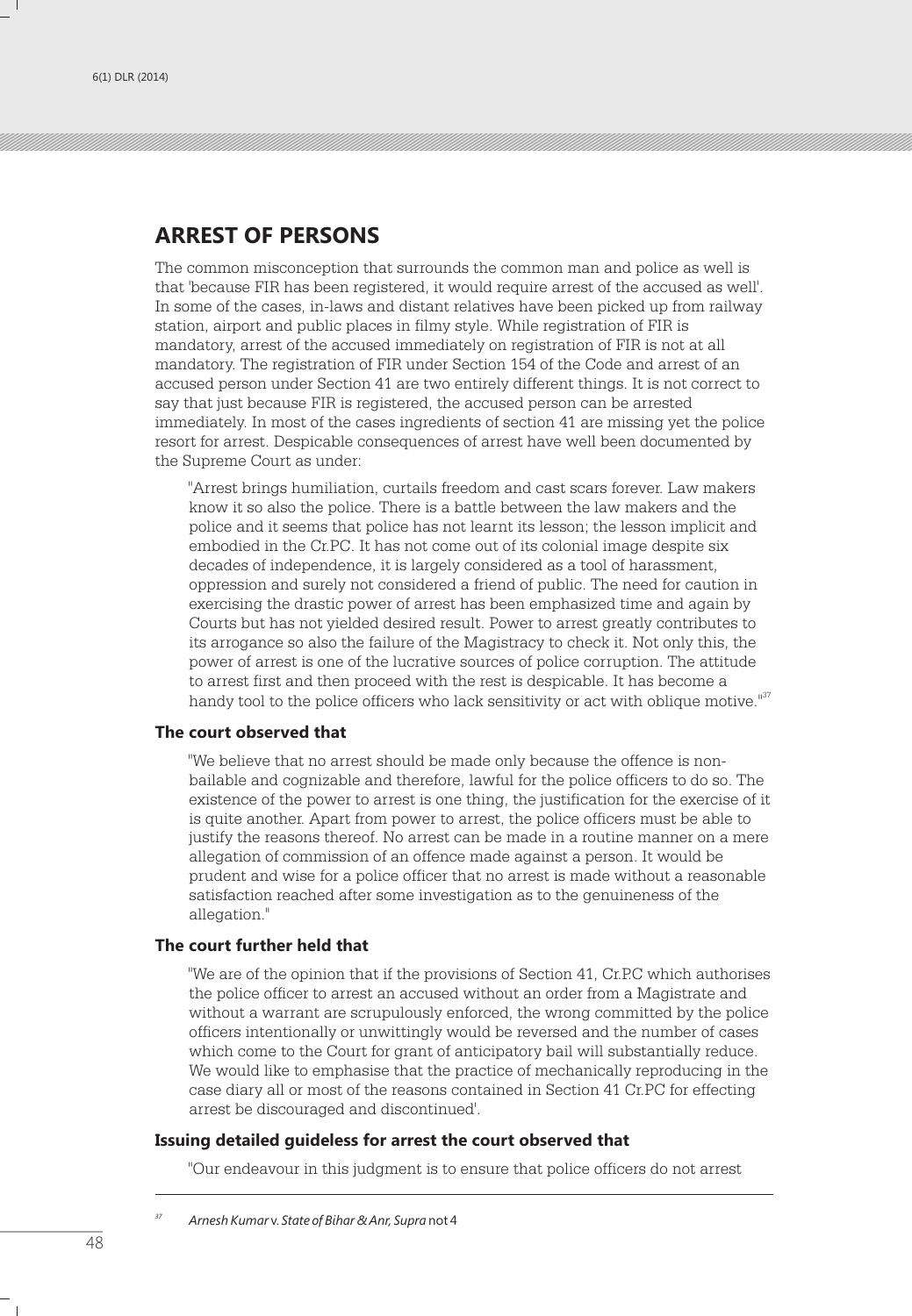

accused unnecessarily and Magistrate do not authorise detention casually and mechanically. In order to ensure what we have observed above, we give the following direction:

- i. All the State Governments to instruct its police officers not to automatically arrest when a case under Section 498-A of the IPC is registered but to satisfy themselves about the necessity for arrest under the parameters laid down above flowing from Section 41, Cr.P.C;
- ii. All police officers be provided with a check list containing specified sub- clauses under Section 41(1)(b)(ii);
- iii. The police officer shall forward the check list duly filed and furnish the reasons and materials which necessitated the arrest, while forwarding/producing the accused before the Magistrate for further detention;
- iv. The Magistrate while authorising detention of the accused shall peruse the report furnished by the police officer in terms aforesaid and only after recording its satisfaction, the Magistrate will authorise detention;
- v. The decision not to arrest an accused, be forwarded to the Magistrate within two weeks from the date of the institution of the case with a copy to the Magistrate which may be extended by the Superintendent of police of the district for the reasons to be recorded in writing;
- vi. Notice of appearance in terms of Section 41A of Cr.PC be served on the accused within two weeks from the date of institution of the case, which may be extended by the Superintendent of Police of the District for the reasons to be recorded in writing;
- vii. Failure to comply with the directions aforesaid shall apart from rendering the police officers concerned liable for departmental action, they shall also be liable to be punished for contempt of court to be instituted before High Court having territorial jurisdiction.
- viii. Authorising detention without recording reasons as aforesaid by the judicial Magistrate concerned shall be liable for departmental action by the appropriate High Court.
- ix. We hasten to add that the directions aforesaid shall not only apply to the cases under Section 498-A of the I.P.C. or Section 4 of the Dowry Prohibition Act, the case in hand, but also such cases where offence is punishable with imprisonment for a term which may be less than seven years or which may extend to seven years; whether with or without fine.
- x. We direct that a copy of this judgment be forwarded to the Chief Secretaries as also the Director Generals of Police of all the State Governments and the Union Territories and the Registrar General of all the High Courts for onward transmission and ensuring its compliance.

Observance of these guidelines is mandatory for the reasons well stated above. However, this is not for the first time that such guidelines have been issued. The efficacy of such guidelines depends to a large extent on the level of maturity and understanding of the police. Police need to be trained now and then by appraising such guidelines to them. Forwarding of judgment copy should never result in 'another correspondence' by the Supreme Court.

Further it is not easy to distinguish cases of section 498A falling in Explanation A and Explanation B. If the case were to fall in Explanation B, police have to swiftly initiate